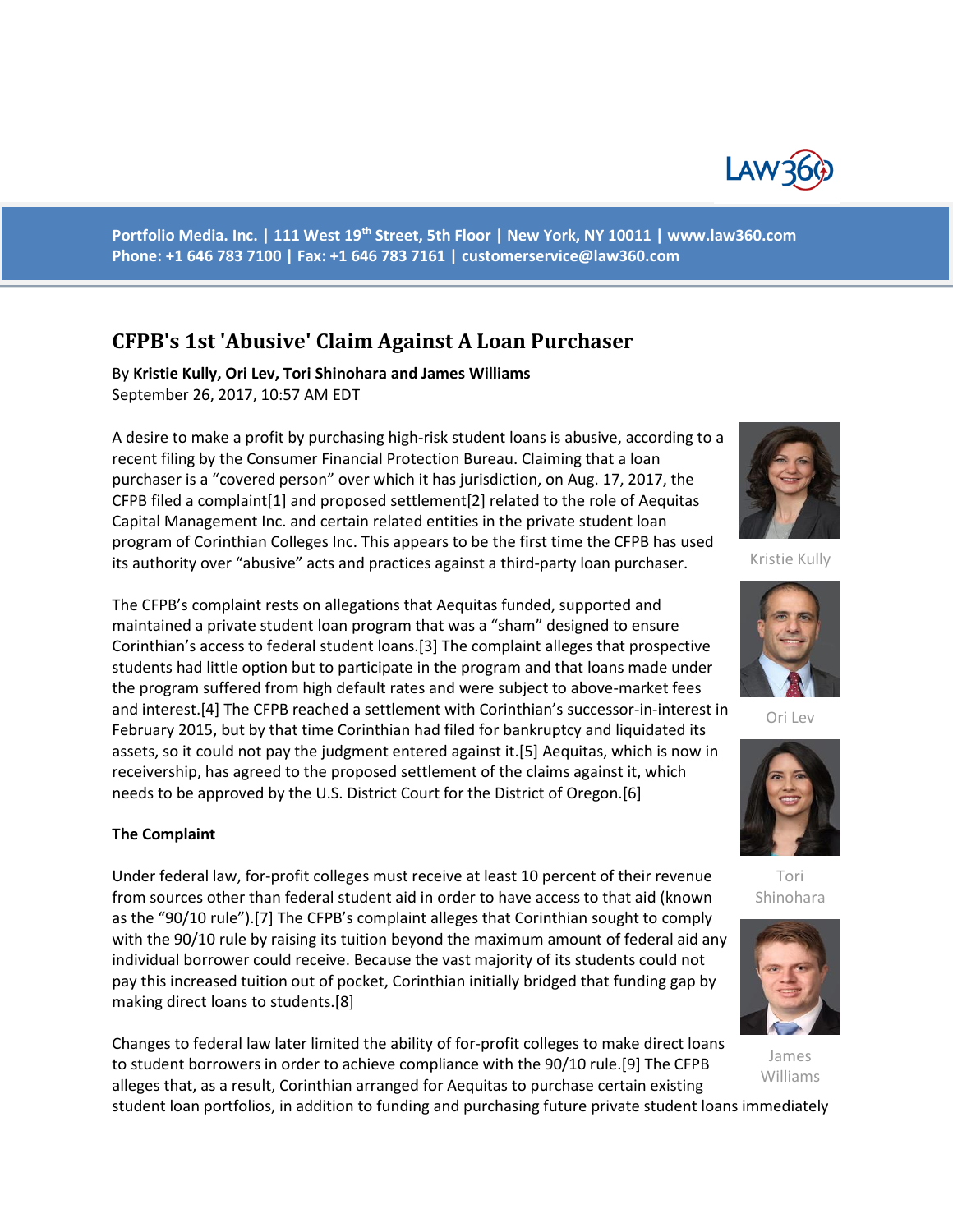after they were made by unaffiliated bank partners to Corinthian students. This allowed Corinthian to get the loans off of its books and have them count toward the 90/10 rule.

Under this arrangement, however, Corinthian was required to repurchase from Aequitas any private student loans that became more than 90 days delinquent, meaning that Corinthian solely bore the credit risk of default. The CFPB alleges that the Aequitas funding arrangement was a loss leader for Corinthian and was created for the exclusive purpose of ensuring that Corinthian would continue to comply with the 90/10 rule and therefore have access to its largest source of revenue, tuition paid by federal student loans.[10]

The CFPB's complaint alleges that Aequitas engaged in abusive conduct in violation of the Dodd-Frank Act's prohibition against unfair, deceptive, or abusive acts or practices (UDAAP). That prohibition only applies to a "covered person" who offers or provides a consumer financial product or service.[11] In what appears to be a first in an enforcement action, the CFPB has alleged that Aequitas is a covered person solely because it acquired or purchased consumer loans. The Dodd-Frank Act defines a financial product or service to include "extending credit and servicing loans, including acquiring, purchasing, selling, brokering or other extensions of credit."[12] The clause "acquiring [and] purchasing" is used as an illustrative example of "extending credit," so many believe that a mere loan purchaser that does not make the credit decision does not rise to the level of a "covered person."[13] The CFPB has not previously relied on this characterization in an enforcement action to subject a party to the statute's UDAAP prohibition.

The Dodd-Frank Act defines abusive conduct as including an act or practice that "takes unreasonable advantage of ... the inability of the consumer to protect [their] interests ... in selecting or using a consumer financial product or service."[14] In articulating the abusiveness claim, the CFPB's complaint alleges that Aequitas participated in the loan program in order to earn a profit (it is not clear what this fact has to do with an allegation of abusiveness) and that Aequitas knew about the high fees and abovemarket interest rates charged to borrowers and the high default rates associated with Corinthian's loans but disregarded the harm suffered by those consumers.[15]

With respect to the statutory elements of an abusiveness claim, the complaint alleges that Aequitas took unreasonable advantage of student borrowers' inability to protect their interests by funding, supporting and maintaining the loan program and continuing to profit from it (i.e., the loan funding and purchase itself, coupled with making a profit, constituted taking "unreasonable advantage" of the situation) while consumers were unaware that the program was "a ruse designed to generate Title IV federal loan revenue for Corinthian" and "did not have other options to pay for Corinthian's artificiallyinflated tuition."[16]

Although the CFPB's complaint repeatedly rehashes its allegations against Corinthian related to deceptive marketing and job placement rates, which formed the basis of the CFPB's claims against Corinthian itself, there do not appear to be any allegations that Aequitas knew about these practices.

### **Proposed Settlement Agreement**

Under the proposed settlement agreement, Aequitas' receiver would forgive all defaulted loans made under the private student loan program and halt collection activity related to loans that are not in default. It would also reduce the principal amount owed on each eligible loan by 55 percent and discharge and cancel any principal and accrued and unpaid interest, fees and charges that are 30 days or more past due as of the settlement's record date.[17] As touted by the CFPB, this totals more than \$183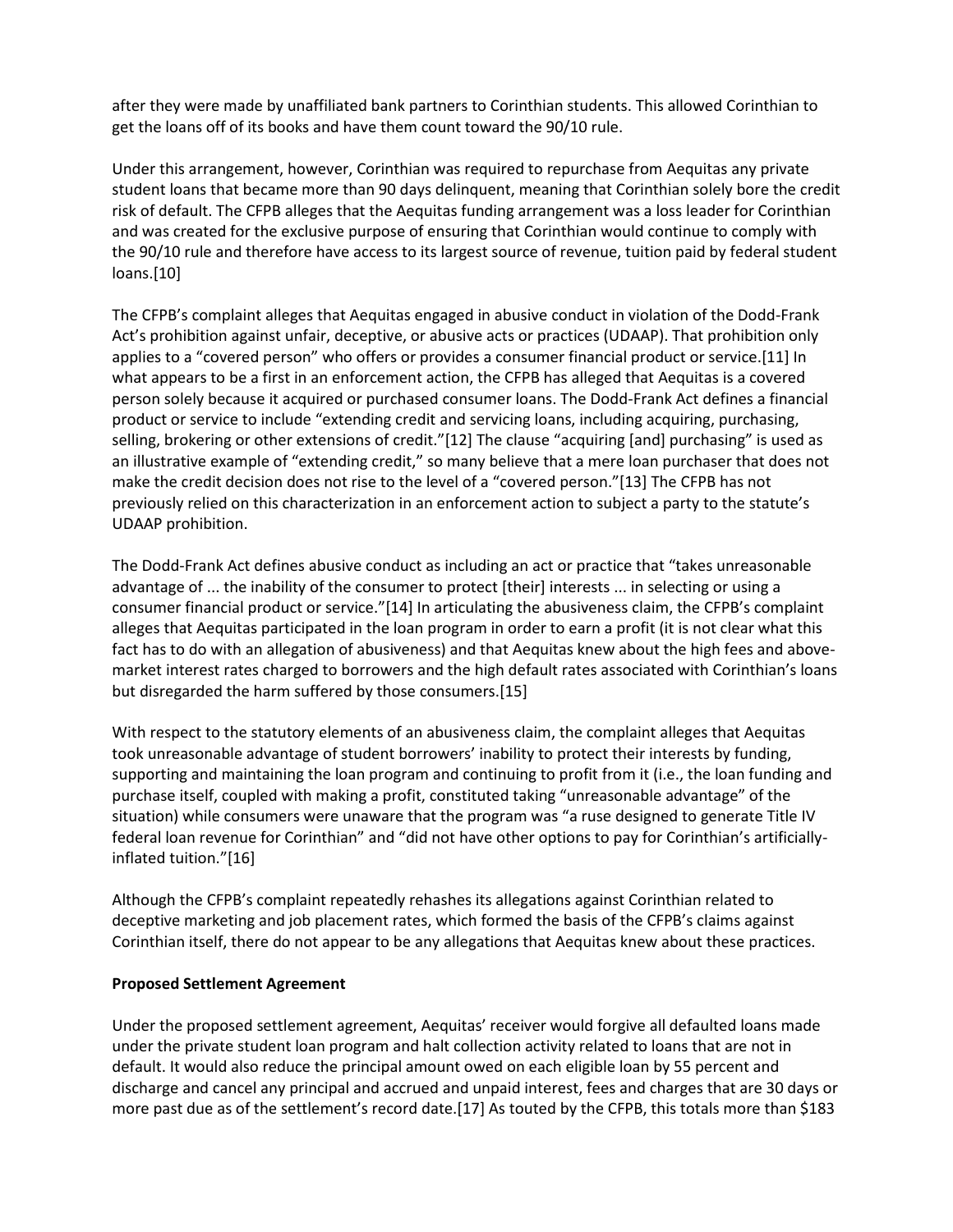million in relief, although the proposed consent order does not require the payment of any civil money penalties.

## **Implications**

The unique circumstances here make it hard to predict whether this action will have a major impact on other entities that participate in the secondary market for consumer loans. Nevertheless, the CFPB's complaint is particularly notable for a number of reasons:

- This appears to be the first time the CFPB has used its UDAAP authority or alleged "abusiveness" against a third-party loan purchaser in the enforcement context. This new assertion of the bureau's enforcement authority may indicate an attempt to broaden its authority and calls into question whether the CFPB will seek to exercise such authority over investors in risky or politically sensitive loan portfolios in the future. On one hand, the CFPB's complaint here could significantly broaden the CFPB's "abusiveness" authority by applying it directly to secondary market participants. Alternatively, Aequitas' unique situation may indicate a limited expansion of the CFPB's authority. For instance, Aequitas' assets are in receivership and the CFPB did not bring any claims against former personnel, so Aequitas' willingness to settle may have been driven by a desire to avoid the costs that would have been borne by a potential investigation or litigation. Moreover, as discussed below, the settlement itself is relatively painless for Aequitas. At the same time, Aequitas' financial position may have encouraged the CFPB to seek a larger settlement than they otherwise would have obtained.
- Allegedly, Aequitas actually knew of the issues with Corinthian's private student loan program and did not participate in the loan portfolio's downside risk. The fact that Corinthian as the seller entirely bore the credit risk of default calls into question whether the purported sales of the loans were "true sales." Also potentially important is the fact that Aequitas purchased the loans, according to the complaint, immediately after the making of the loans, which presumably was the basis for the CFPB to claim that Aequitas had funded the loans. The CFPB may be less willing to claim that a loan purchaser who does not indirectly fund the initial loans to the students and bears the credit risk of default is a "covered person." Similarly, it is not clear how much a loan purchaser's knowledge of a loan's high risk of default might impact a claim brought by the CFPB.
- The fact that the claim of abusiveness is predicated in part on the purchaser's desire to make a profit is sure to fuel the CFPB's opponents' criticism that the bureau may have gone too far. Similarly, the use of its abusiveness authority to attack a loan purchaser's willingness to acquire loans with high risks of default certainly makes one wonder about the downside risks of the CFPB's foray into the capital markets.
- Although Aequitas arguably played merely a supporting role in Corinthian's scheme, the CFPB brought a direct claim rather than relying on its power to sanction those who provide substantial assistance to a violation, given its allegations that Aequitas actually knew of the violations by Corinthian, which arguably could not have occurred absent the funds provided through purchases by Aequitas.
- The complaint notes that Aequitas regularly monitored the status of various state investigations concerning Corinthian's student lending practices, among other things, but continued to participate in the private student loan program. It also notes that Aequitas took Corinthian's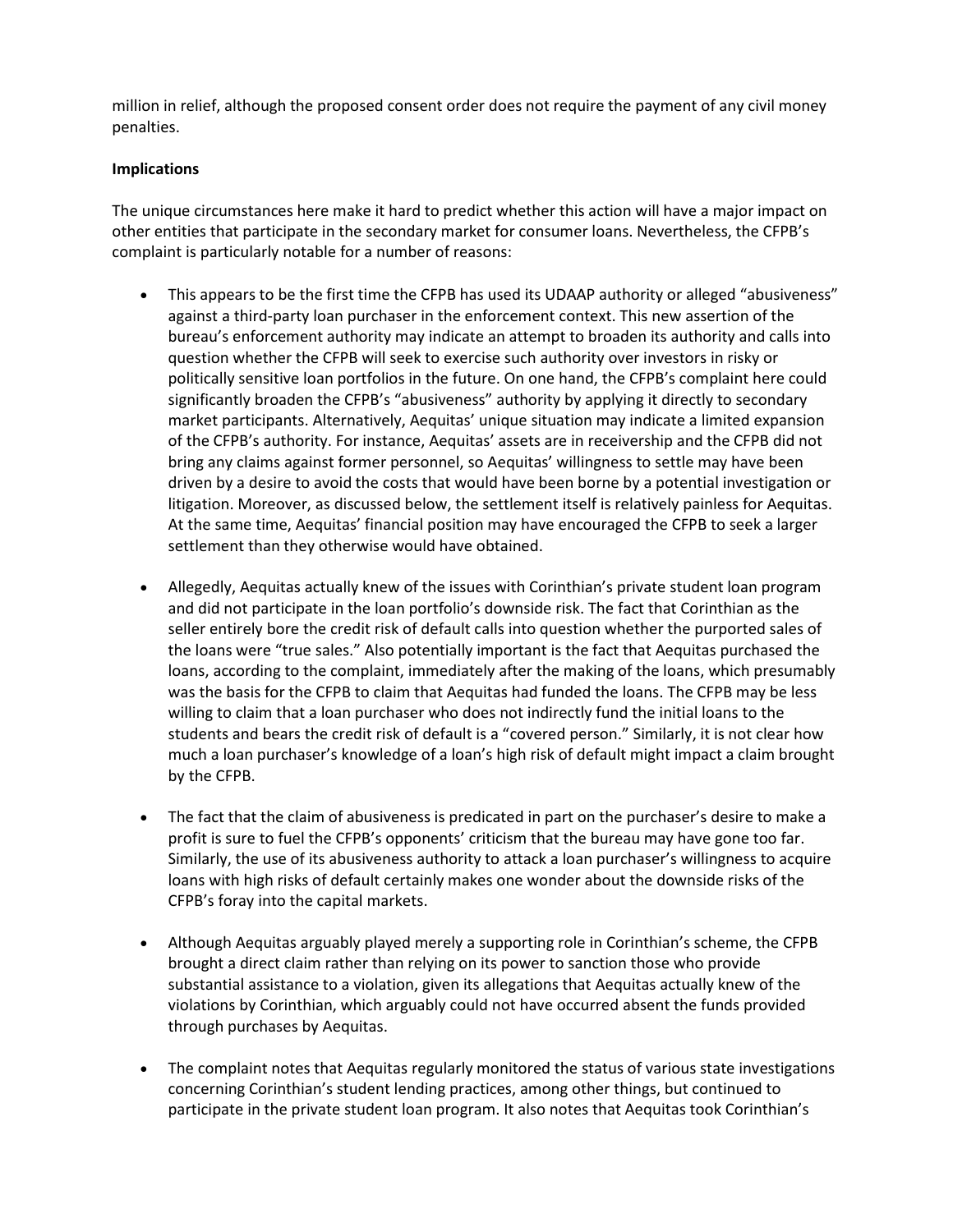assertions about its marketing and representations to students at face value rather than performing meaningful due diligence into them. Not all governmental investigations are public knowledge, and, even if they were, a mere investigation does not mean guilt. The CFPB would impose quite a chill on the market if it were to claim that mere knowledge of a government investigation is enough to put a potential counterparty at risk of liability if it were to proceed with a contemplated transaction.

- A number of state attorneys general have brought separate actions against Aequitas, with many of them entering into settlement agreements.[18] Given the relative uncertainty surrounding the CFPB's future, this serves as a reminder that state actions will remain important no matter what happens at the federal level.
- The CFPB's on-paper penalty is likely much larger than the amount that will actually be paid out by Aequitas' receiver. The terms of the proposed settlement primarily consist of principal and interest reductions on performing loans and forgiveness for those loans that are in default. Much of the forgiven debt is unlikely to have ever been paid, meaning the "cost" to Aequitas is likely substantially lower than the \$183 million touted by the CFPB. There are no monetary penalties beyond these debt forgiveness provisions.
- The CFPB has been particularly aggressive in taking action against for-profit colleges.[19] This complaint demonstrates the CFPB's continued willingness to use novel legal theories to seek to punish those who finance industries and markets that the CFPB does not otherwise have authority over.

### **Conclusion**

It is hard to believe that this case is anything more than an aberration given the fact that Aequitas is in receivership. The notion that the CFPB believes that it has authority to go after bona fide loan purchasers that — shockingly — intend to make a profit by purchasing high-risk loans precisely is why there is so much controversy about the role of the CFPB. The facts in this case might be particularly unique in light of the seller's complete retention of the credit risk of default. The alternative, that the capital markets have to worry that the CFPB will seek to police profit in the secondary market, is not likely to survive the current CFPB leadership.

*Kristie D. Kully and Ori Lev are partners, and Tori K. Shinohara and James K. Williams are associates, in the Washington, D.C., office of Mayer Brown LLP.*

*Mayer Brown partner Laurence Platt also contributed to this article.*

*The opinions expressed are those of the author(s) and do not necessarily reflect the views of the firm, its clients, or Portfolio Media Inc., or any of its or their respective affiliates. This article is for general information purposes and is not intended to be and should not be taken as legal advice.*

[1] Compl., CFPB v. Aequitas Capital Management Inc. ("Compl."), No. 17-1278 (D. Or. Aug. 17, 2017).

[2] Proposed Stipulated Final Jgmt. and Order, CFPB v. Aequitas Capital Management Inc. ("Proposed Settlement"), No. 17-1278 (D. Or. Aug. 17, 2017).